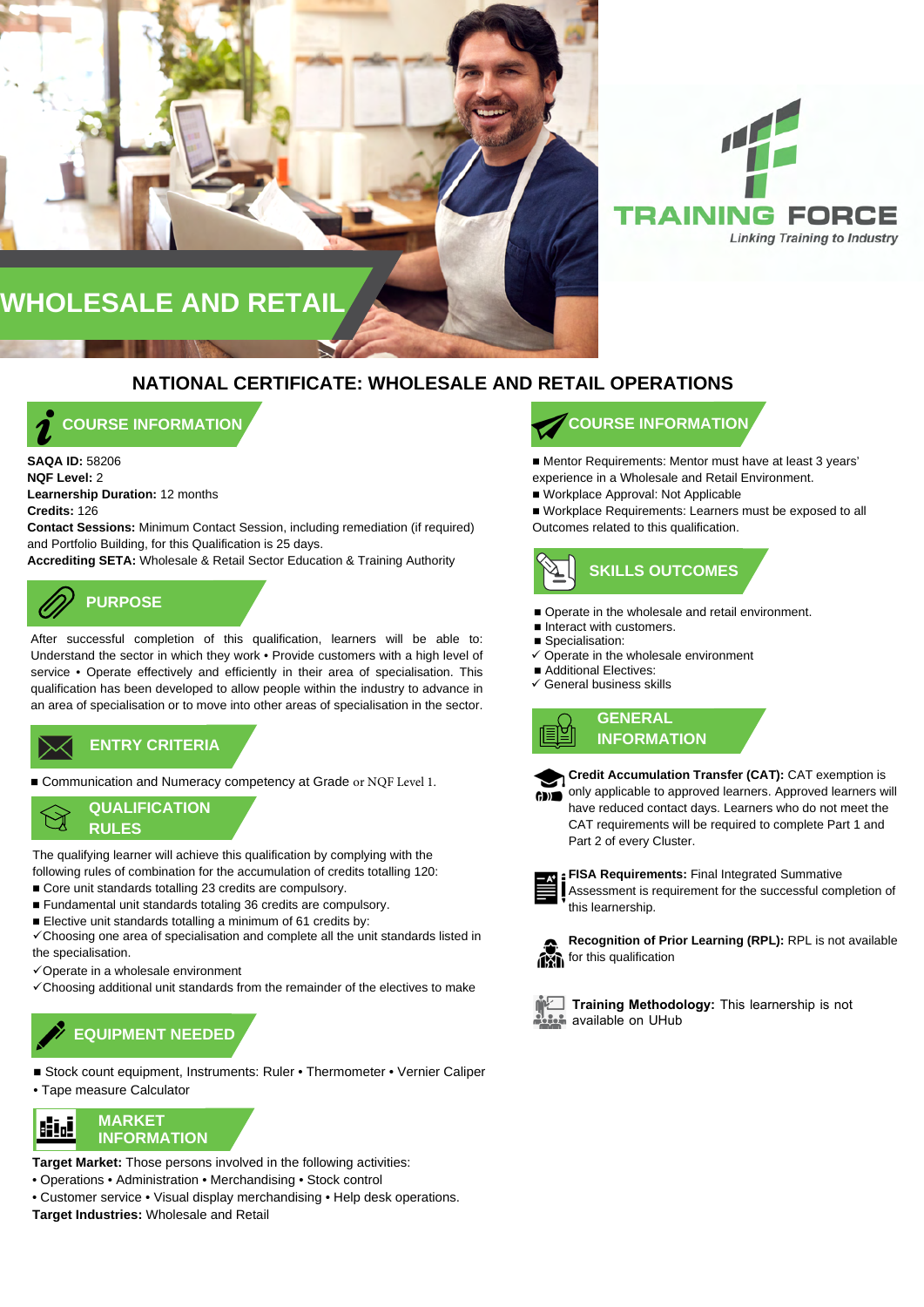![](_page_1_Picture_0.jpeg)

## **WHOLESALE AND RETAIL**

### **Unit Standards**

**CLUSTER 1 (PART 1) – WHOLESALE AND RETAIL BUSINESS ENVIRONMENT**

| <b>OUTCOME SAQA ID</b> |        | <b>NAME OF UNIT STANDARD</b>                                     | <b>CREDITS</b> |
|------------------------|--------|------------------------------------------------------------------|----------------|
| <b>Core</b>            | 114895 | Define the core concepts of the wholesale and retail environment | 10             |
| <b>IElective</b>       | 114902 | Operate a computer in a wholesale / retail outlet                |                |
| <b>IElective</b>       | 114912 | Maintain a safe and secure wholesale and retail environment      | 10             |

■ Recommended training days for Cluster 1 part 1 is 5 days

**CLUSTER 1 (PART 2) – WHOLESALE AND RETAIL BUSINESS ENVIRONMENT – CREDIT ACCUMULATION TRANSFER IS APPLICABLE TO THE UNIT STANDARDS BELOW**

| <b>OUTCOME SAQA ID</b>                                    |        | <b>NAME OF UNIT STANDARD</b>                                       | <b>CREDITS</b> |
|-----------------------------------------------------------|--------|--------------------------------------------------------------------|----------------|
| Fundamental                                               | 119460 | Use language and communication in occupational learning programmes |                |
| ■ Pecommended training days for Cluster 1 part 2 is 1 day |        |                                                                    |                |

 $\overline{R}$  Recommended training days for Cluster 1 part 2 is 1 day

#### **CLUSTER 2 (PART 1) – INTERACT WITH CUSTOMERS**

| <b>OUTCOME SAOA ID</b> |        | <b>NAME OF UNIT STANDARD</b>                        | <b>CREDITS</b> |
|------------------------|--------|-----------------------------------------------------|----------------|
| Core                   | 114903 | Interact with customers                             | 8              |
| Elective               | 243712 | Address customer queries in a wholesale environment | 10             |

■ Recommended training days for Cluster 2 part 1 is 5 days

#### **CLUSTER 2 (PART 2) – INTERACT WITH CUSTOMERS – CREDIT ACCUMULATION TRANSFER IS APPLICABLE TO THE UNIT STANDARDS BELOW**

| <b>OUTCOME SAQA ID</b> |        | <b>NAME OF UNIT STANDARD</b>                 | <b>I CREDITS I</b> |
|------------------------|--------|----------------------------------------------|--------------------|
| Fundamental            | 119454 | Maintain and adapt oral/signed communication |                    |
| Fundamental            | 119463 | Access and use information from texts        |                    |

■ Recommended training days for Cluster 2 part 2 is 2 days

#### **CLUSTER 3 – WORKING IN A WHOLESALE ENVIRONMENT**

| <b>OUTCOME SAQA ID</b> |        | <b>I NAME OF UNIT STANDARD'</b>                       | <b>CREDITS</b> |
|------------------------|--------|-------------------------------------------------------|----------------|
| Elective               | 117899 | Pick stock in a distribution centre / warehouse level | 12             |
| Elective               | 114891 | Count stock for a stock-take                          | 5              |
| <b>IElective</b>       | 114896 | Receive Stock                                         | 12             |

■ Recommended training days for Cluster 3 is 5 days